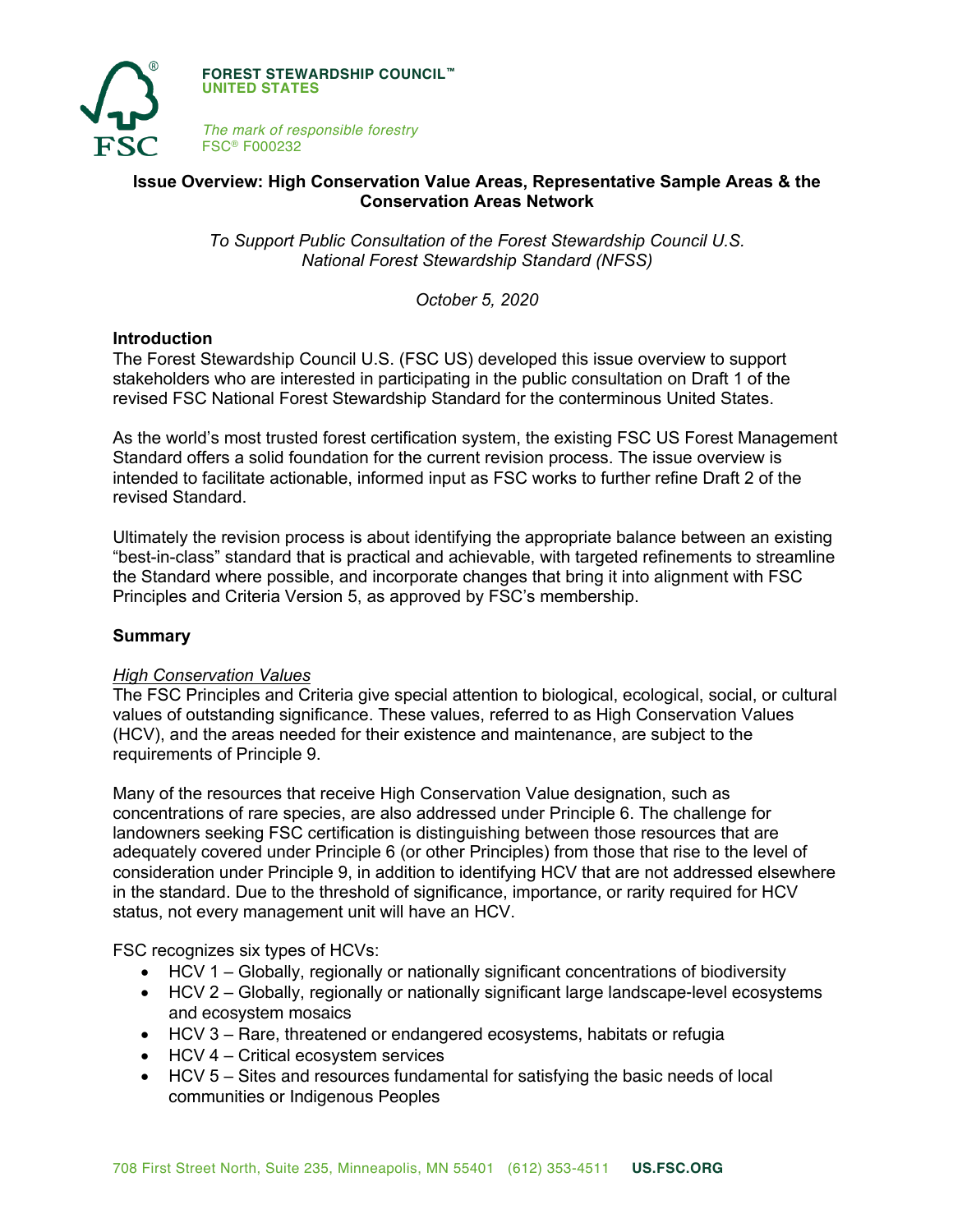• HCV 6 – Globally or nationally significant cultural, archaeological or historical places, and/or sites of critical importance for Indigenous Peoples.

#### *Representative Sample Areas*

Previously, expectations regarding Representative Sample Areas (RSA) focused on existing representative examples of common and rare native ecosystems that were well protected, either within or outside of the Management Unit. This revised Standard now requires that all Management Units – except for very small ones – have areas identified for maintenance or restoration of native ecosystems that occur or could occur within the Management Unit. The establishment of these areas is to be proportionate to the size of the Management Unit, intensity of management, and how much of the landscape in which the Management Unit occurs is already protected.

Flexibility has been built into establishing RSAs by allowing organizations to forgo protection or restoration of ecosystems that are already well represented (beyond a particular threshold) within the landscape, and to still recognize RSA outside of the Management Unit if the organization played or plays a role in safeguarding the area.

Same areas may be recognized as both RSA and HCVA, particularly if associated with native ecosystems that support high concentrations of biodiversity, are large and landscape-sized in scale and/or are extremely rare.

### *Conservation Areas Network*

The Conservation Areas Network (CAN) is a new concept first identified in the International Generic Indicators. Generally, the Network is a set of areas within the Management Unit that are managed primarily to conserve environmental or cultural values for the long-term (i.e., they are specifically designated for reaching objectives other than timber production, but do not necessarily prohibit timber production).

Both RSA and HCV areas will be part of the Network, as will areas with a primary objective of conserving rare species and/or rare ecological communities, protecting important cultural sites, protecting ecosystem services, providing connectivity, and protecting water bodies and aquatic habitats. While termed a 'network,' the associated conservation areas do not need to be spatially connected.

The Network does not require additional conservation outcomes, so much as it puts together a complete picture of conservation-oriented objectives, comprised of various conservation zones and/or protected areas recognized and required by specific elements in other parts of the Standard. However, the Network must comprise at minimum 10% of the Management Unit and therefore new conservation areas may need to be established if this minimum threshold has not been met.

As with RSA, flexibility has been built into establishing the Network by allowing organizations to recognize conservation areas outside of the Management unit if the organization played or plays a role in safeguarding the area.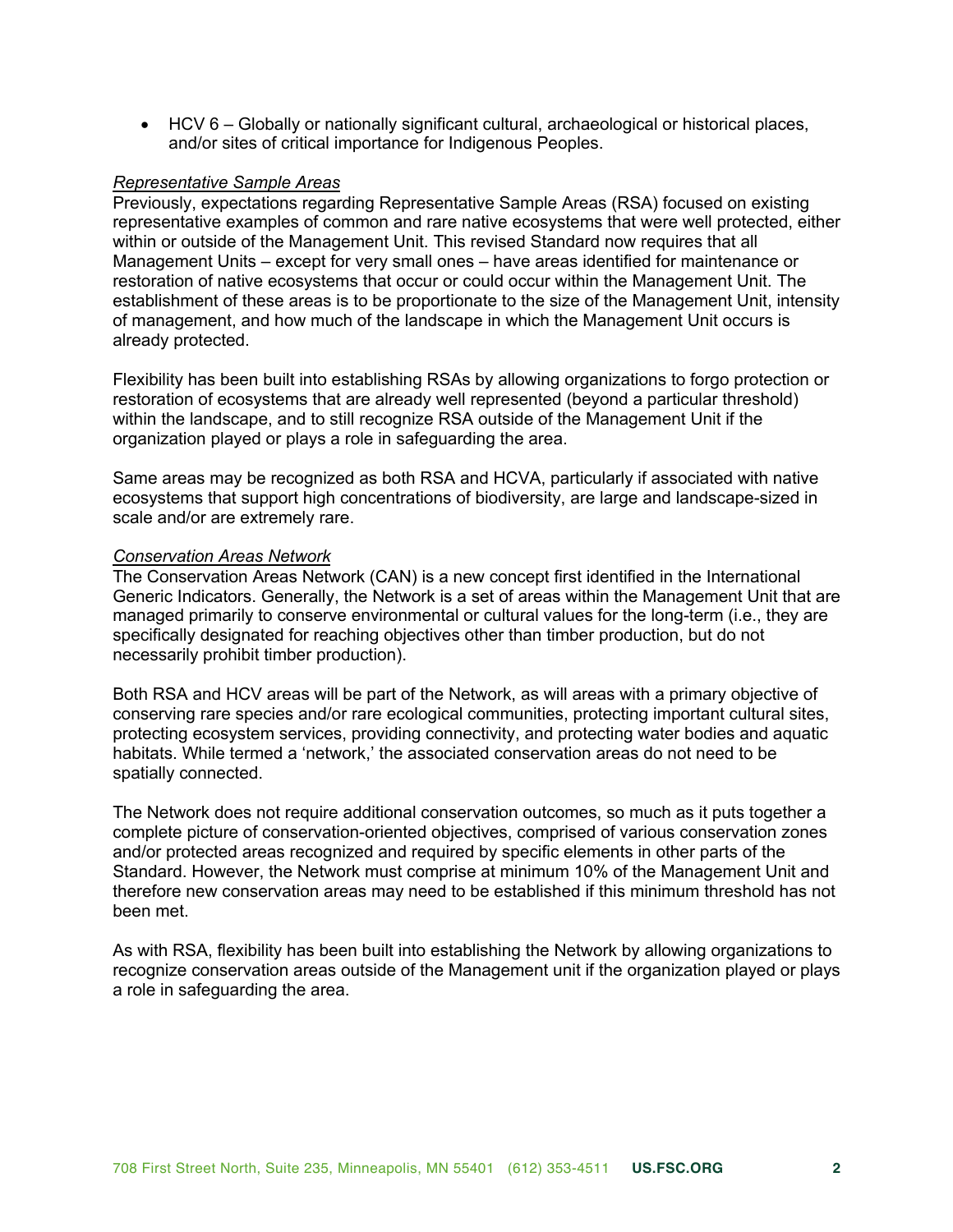

# **Find it in the Standard**

Principle 9 focuses on High Conservation Values, including how to identify them (per Criterion 9.1), determining (per Criterion 9.2) and implementing (per Criterion 9.3) appropriate management measures, and monitoring both implementation and effectiveness of these measures (per Criterion 9.4). Additional guidance on identification, assessment, management and monitoring of HCV is provided by Annex K's HCV Framework.

Criterion 6.5 requires Certificate Holders to identify and protect Representative Sample Areas of native ecosystems and/or restore them to more natural conditions. Annex G provides guidance and a methodology that may be used to help decide which areas to establish as RSA.

Per Indicator 6.5.6, all but the smallest management units will need to formally establish a Conservation Areas Network within the management unit. Guidance regarding conservation areas associated with other parts of the Standard that may be considered part of the Network is provided in Annex H.

### **Rationale**

High Conservation Values demand a greater degree of protection to ensure their long-term maintenance or enhancement, particularly if they may be negatively affected by management activities. Because they represent the most important environmental and social values, the FSC International Generic Indicators require development of a High Conservation Value (HCV)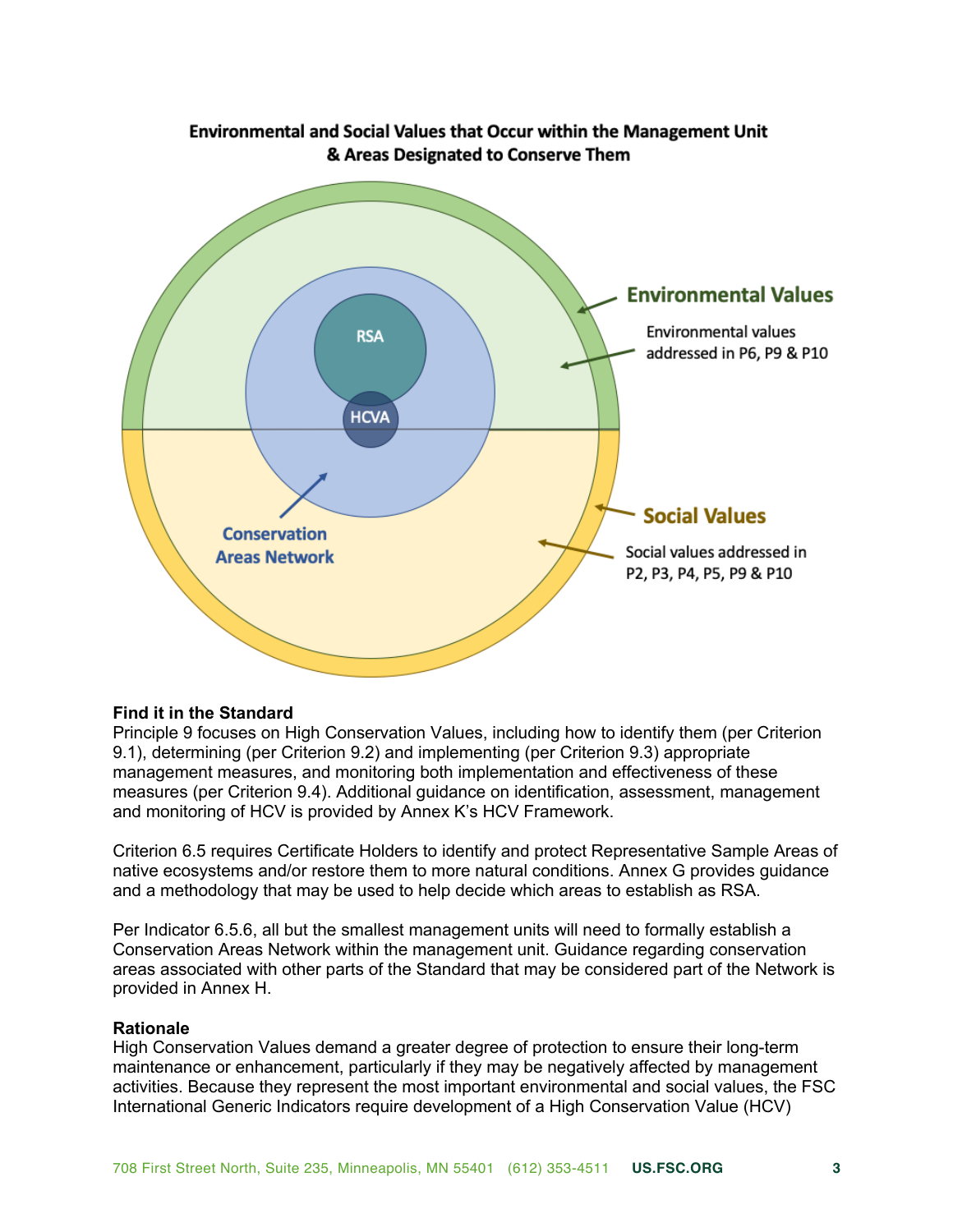Framework (Annex K) to provide guidance on identifying, assessing, managing, and monitoring HCVs in conformance with Principle 9.

As biodiversity becomes more and more threatened due to land use changes and climate change, RSA and other areas within the Conservation Areas Network will help to provide refugia for a broad range of native species.

### **Impacts of the revision**

Based on analysis during the revision process, FSC believes Certificate Holders generally over identify High Conservation Values. Therefore, a goal of the revision is to establish clearer thresholds for HCVs, relative to other environmental and social values. As a result, Principle 9 outcomes should become much more focused on those values that are truly deserving of the extra protections it affords and become much more consistent among certificate holders. For existing certificate holders, this may require a new HCV assessment, but over the long-term, resource investment needed for protection of HCVs should be more focused.

FSC anticipates that a greater portion of most management units will need to be established as RSA. However, by providing guidelines to assist with RSA decisions, this revision will help to increase consistency in RSA establishment between management units and help to address the oft repeated question, "How much is enough?"

The Standard Development Group expects that for many organizations, previously established conservation areas, in addition to areas established to address other requirements in the Standard, will be adequate for conforming with the new Conservation Areas Network requirement.

The revised standard also attempts to clarify that RSA, HCVA and other conservation areas are not 'set asides' by default. New guidance and revised indicator language in Criterion 6.5, and in Principle 9, along with revised definitions for 'conservation zone' and 'protected area' are intended to increase clarity regarding management and other activities within conservation areas.

### **Key questions for public consultation**

#### *High Conservation Value Areas:*

- Have High Conservation Values been appropriately addressed in the Draft 1 revised standard?
- Will the changes result in indicators that are feasible for certified organizations?
- Is the guidance in Annex K sufficient for understanding and conforming with the associated requirements?

### *Representative Sample Areas:*

- Have Representative Sample Areas been appropriately addressed in the Draft 1 revised standard?
- Will the changes result in indicators that are feasible for certified organizations?
- Is the guidance in Annex G sufficient for understanding and conforming with the associated requirements?